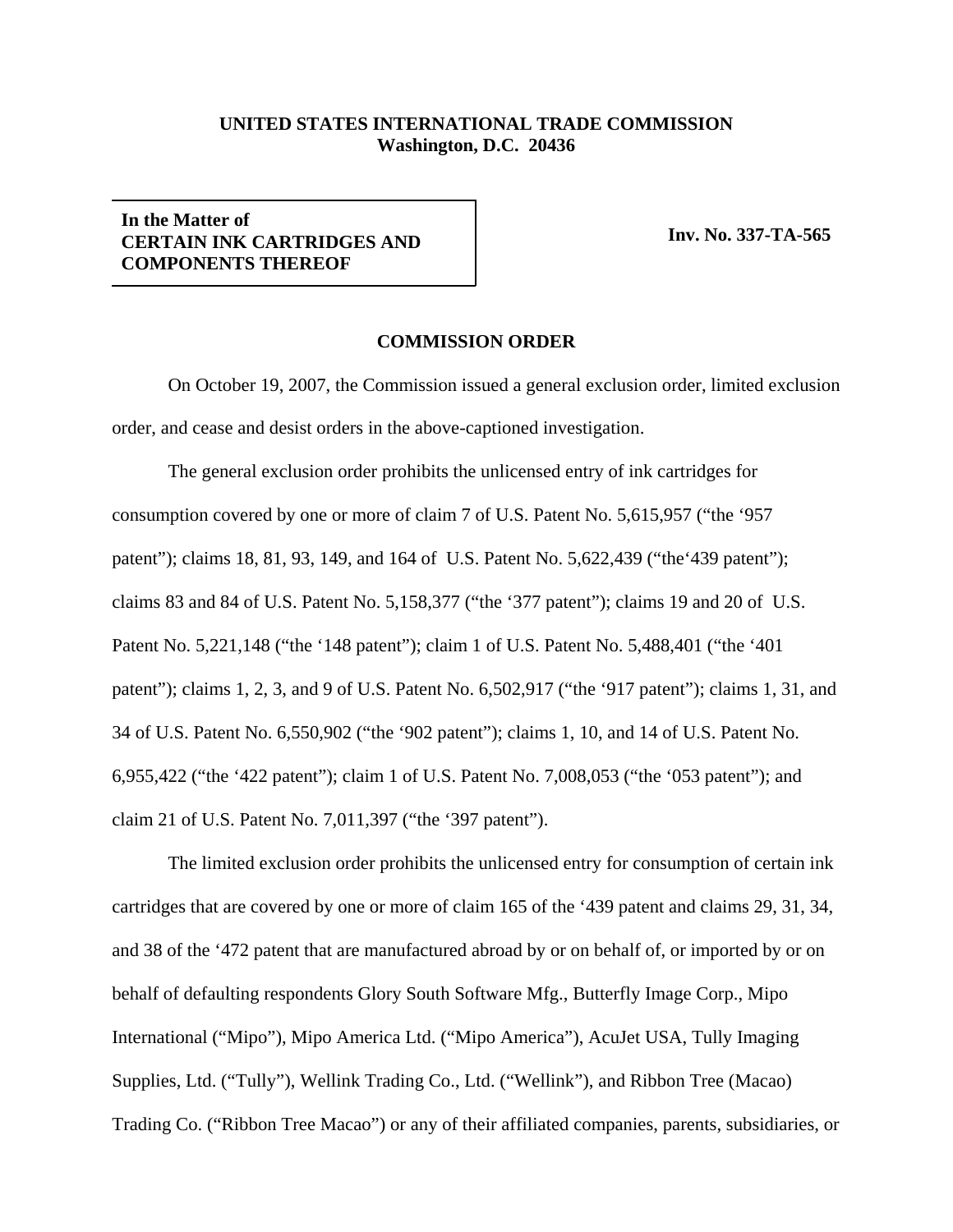other related business entities, or their successors or assigns. The limited exclusion order also prohibits the unlicensed entry for consumption of certain ink cartridges that are covered by one or more of claims 45, 53, and 54 of the '397 patent that are manufactured abroad by or on behalf of, or imported by or on behalf of Mipo, Mipo America, Tully, Wellink, and Ribbon Tree Macao or any of their affiliated companies, parents, subsidiaries, or other related business entities, or their successors or assigns.

The Commission also determined to issue cease and desist orders covering claim 7 of the '957 patent; claims 18, 81, 93, 149, and 164 of the '439 patent; claims 83 and 84 of the '377 patent; claims 19 and 20 of the '148 patent; claim 1 of the '401 patent; claims 1, 2, 3, and 9 of the '917 patent; claims 1, 31, and 34 of the '902 patent; claims 1, 10, and 14 of the '422 patent; claim 1 of the '053 patent; and claim 21 of the '397 patent and directed to domestic respondents Ninestar Technology Company, Ltd., Town Sky Inc., MMC Consumables, Inc., and Dataproducts USA, LLC.

The Commission further determined to issue cease and desist orders covering claim 7 of the '957 patent; claims 18, 81, 93, 149, 164, and 165 of the '439 patent; claims 83 and 84 of the '377 patent; claims 19 and 20 of the '148 patent; claims 29, 31, 34, and 38 of the '472 patent; claim 1 of the '401 patent; claims 1, 2, 3, and 9 of the '917 patent; claims 1, 31, and 34 of the '902 patent; claims 1, 10, and 14 of the '422 patent; claim 1 of the '053 patent; and claims 21, 45, 53, and 54 of the '397 patent (Mipo America only) and directed to defaulting domestic respondents Glory South Software Mfg., Mipo America, and AcuJet U.S.A.

 On November 5, 2007, respondents Ninestar Technology Co., Ltd. (Zhuhai), Ninestar Technology Co., Ltd.,Town Sky, Inc., and Dataproducts (collectively "Ninestar") filed a combined petition for reconsideration and motion for stay of enforcement of the general exclusion and cease and desist orders relating to the '053, '917, '422, and '902 patents. Ninestar